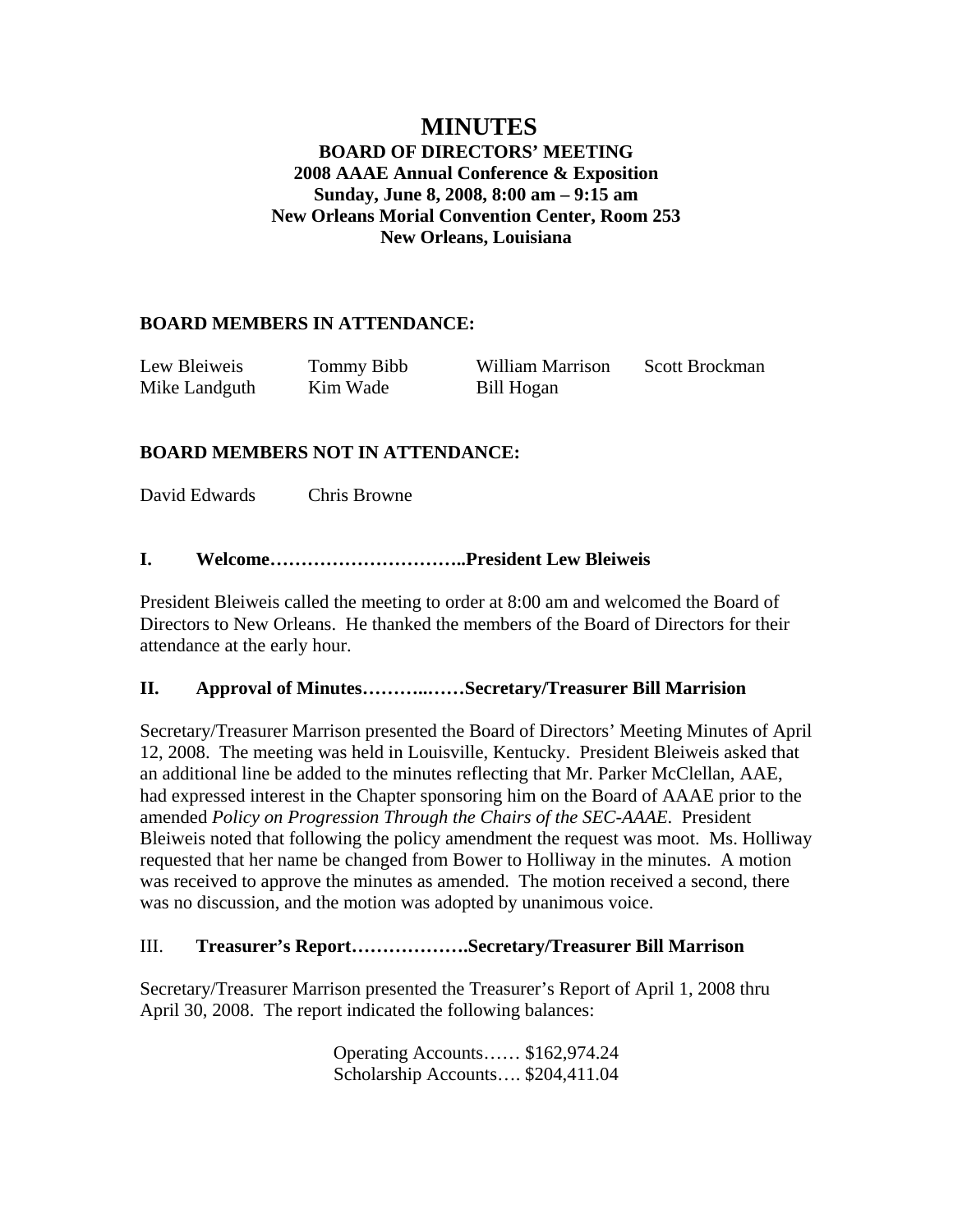A motion was received to accept the Treasurer's Report as presented. The motion received a second, there was no discussion, and the motion was adopted by unanimous voice.

# IV. **COMMITTEE REPORTS**

#### **Executive Secretary………………………Bob Brammer**

Mr. Brammer reported that final notices for the payment of dues had been sent via US Mail to approximately 75 individuals and corporations who are in arrears at this time.

#### **2008 Finance & Administration**

## **Conference…………………………….….Michael Clow, Co-Chairman Judi Olmstead, Madam Co-Chairman**

Mr. Clow reported that 125 individuals registered for the conference and 102 paid their registration fees with the remainder being provided complimentary registrations for varying reasons. He reported that AAAE presented the Chapter with checks totaling \$23,515 for its share of profits and \$4,900 in collectables remain outstanding. President Bleiweis thanked Mr. Clow and Ms. Olmstead for their invaluable assistance in coordinating the conference.

#### **2008 Annual Conference………………...Lew Bleiweis**

President Bleiweis reported that the Louisville Conference had returned revenues to the Chapter totaling \$74,854.74. He received a round of applause for his efforts in managing the conference to that end.

#### **2009 Finance and Administration Conference……………………………….Judi Olmstead, Madam Co-Chairman Toney Coleman, Co-Chairman**

Ms. Olmstead and Mr. Coleman were not in attendance. Mr. Bibb reported the conference would be held February 22-24, 2009 in Orlando Florida at the Embassy Suites. He added that Ms. Olmstead was moving toward securing topics and speakers for the event.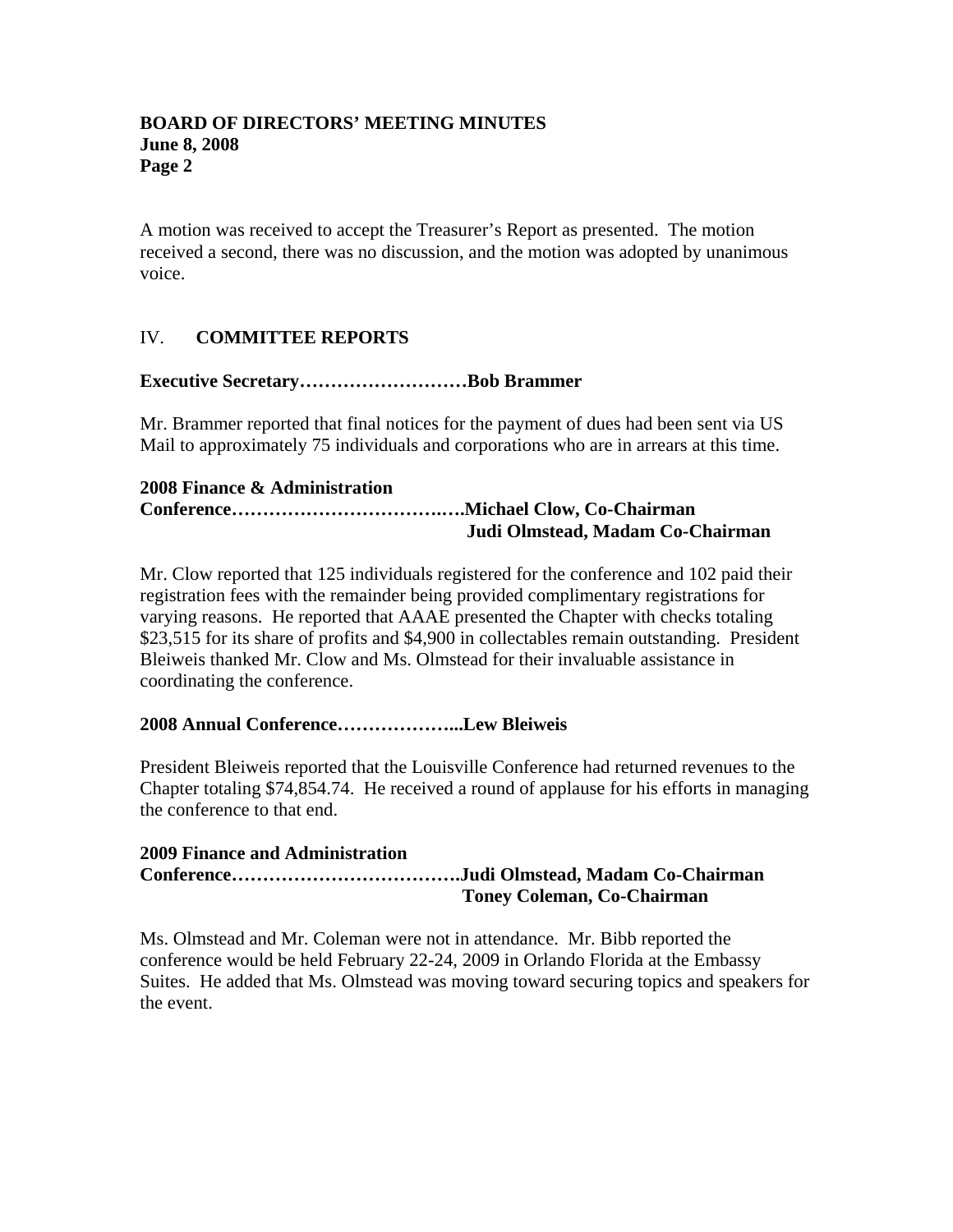#### **2009 Annual Conference……………….Christopher Browne**

Mr. Browne was not in attendance. Mr. James Bennett, AAE, reported that planning for the 2009 SEC-AAAE Annual Conference to be held in Washington, DC, was underway. The meeting will be held at the Hyatt Regency in Reston, Virginia. The dates are May 3- 5, 2009, and rooms are approximately \$260 per night for single/double occupancy.

#### **2010 Finance and Administration Conference………………………………Bill Marrison**

Mr. Marrison noted that cities were being looked at for the venue and a Request for Proposals (RFP) would be issued to those communities in the near future.

### **2010 Annual Conference……………….Scott Brockman**

Mr. Brockman reported that the conference was scheduled for April 17-21, 2010 at the Marriott Hotel in Memphis, Tennessee. Room rates are approximately \$165 for single/double occupancy. Space is available for 40 to 65 exhibitors. A complete conference package including a proposed budget will be delivered to the Board of Directors at its meeting in Reno, Nevada.

#### **Professional Education Committee……Scott Brockman, Chairman**

Mr. Brockman reported that as of May 30, 2008, there are 501 executive candidates in the accreditation program and 571 candidates in the Certified Member (C.M.) program, 420 active AAE's and 651 active C.M.'s. During the month of May 2008, AAAE received six applications for the accreditation program and 26 applications for the C.M. program. President Bleiweis thanked Mr. Brockman for his continued good work.

#### **Scholarship Committee…………………Jeff Gray, Chairman**

Mr. Gray provided the Board with a draft of a *Scholarship Award Policy*. Following review, President Bleiweis stated that because this was his last meeting as president, he would defer any action to President-Elect Bibb for consideration at the Reno Board of Directors' Meeting.

#### **Embry-Riddle Aeronautical University Internship Committee…………………...Kevin Miller, Chairman Kim Wade, Chapter Liaison**

Ms. Wade reported that she had received no recent communications from Mr. Miller.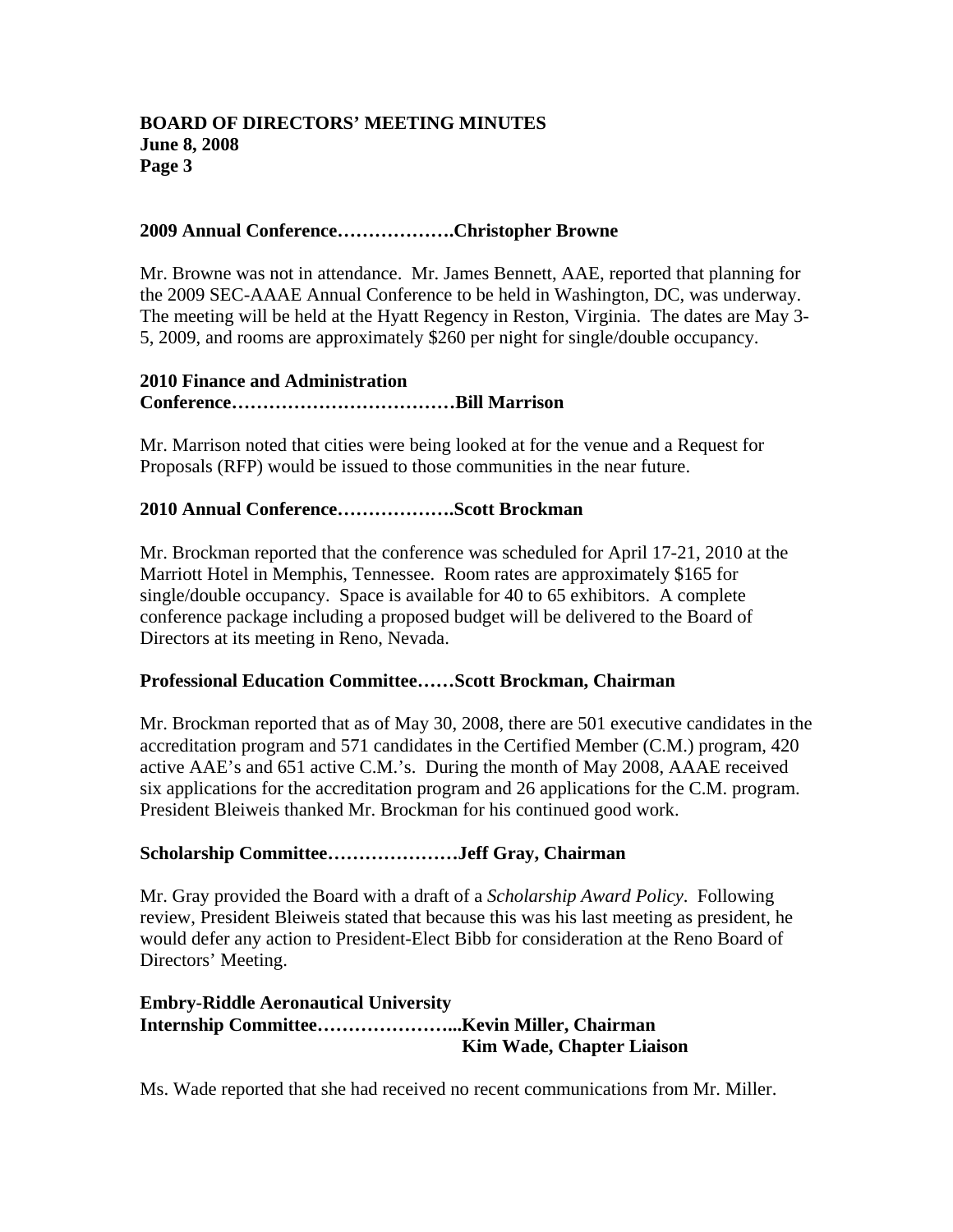### **Corporate Liaison Committee………….Claudia Holliway, Madam Chairman Heather Chaney, Madam Co-Chairman**

Ms. Holliway reported that the Corporate Committee now has 12 members and is well prepared to perform its allotted tasks. She added that the Committee has adopted Goals and Objectives that were provided by Mr. Jeff Gray and she thanked Mr. Gray for his invaluable assistance.

#### **General Aviation Committee…………...Colette Edmisten, Madam Chairman**

Ms. Edmisten was not in attendance.

#### **Membership Committee………………...Sean Tracey, Chairman**

Mr. Tracey was not in attendance. Mr. Brammer reported that Mr. Tracey had successfully secured fifty-six new members. President Bleiweis thanked Mr. Tracey for his good work. President-Elect Bibb noted that he would like Mr. Tracey to continue as his membership chairman with a continued concentration on general aviation airport management.

**Transportation Security Services (TSS) Committee…………………………….....Christopher Browne, Chairman** 

Mr. Browne was not in attendance.

#### **Nominations Committee………………..David Edwards, Chairman**

Immediate Past President David Edwards was not in attendance.

### **V. OLD BUSINESS**

Mr. Landguth reported that a proposal summary for a *One Rate Corporate Sponsorship Fee Schedule* to support SEC-AAAE conferences and workshops would be completed in approximately 30-days for presentation to the Board of Directors in Reno.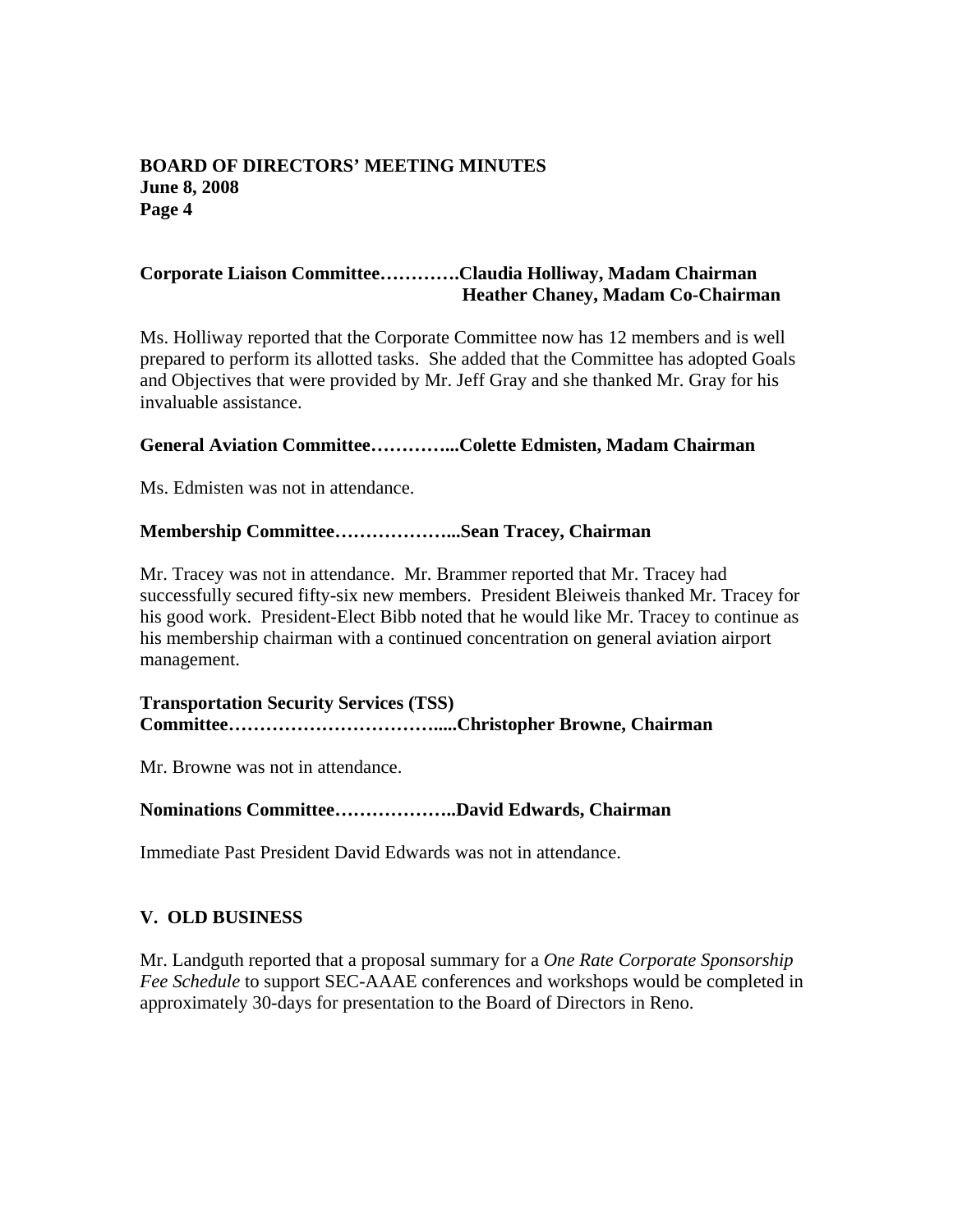## **VI. NEW BUSINESS**

President Bleiweis reported that he would have a conference manual ready for distribution at the Reno meeting.

Mr. Brockman offered budget resolutions as follows:

- 1. Increase the award of SAMA scholarships for 2008-2009 from four to six with the additional two scholarships being undesignated.
- 2. Increase line item *2008-2009 Annual Conference Revenues* to \$32,600;
- 3. Add a line item called "*Transfer to SAMA Scholarship Foundation*" containing \$1,125;
- 4. Change the line item *Past President Lapel Pins* to *Past President Lapel Pins/Ring* and add \$600 to that line item;
- 5. Increase the SAMA Scholarship Foundation Budget by \$1,125 with revenues from the Operating Fund (See No. 3 above);
- 6. Increase the Scholarship Payment to COTE' from \$6,000 to \$9,000.

It was also recommended by President Bleiweis to make a \$5,000 payment to the AAAE Scholarship Foundation and a \$5,000 payment to the Greg Isbill Endowment as previously budgeted.

A motion was presented to approve the budget amendments and payments. The motion received a second, there was no discussion and the motion was adopted by unanimous voice. The executive secretary will amend the budget for presentation in Reno.

Mr. Brockman proposed that a past-president ring be designed for presentation to past presidents beginning with Mr. Edwads' term. As part of the discussion, Mr. Landguth recommended that the past presidents be offered a choice of a ring or a plaque. Following discussion, it was recommended that the executive secretary proceed with communications with the supplier for design of the ring, that the presentation would begin with Mr. Edwards' term and that future past presidents would be offered a choice of a ring or a plaque. A motion was offered to that end. The motion received a second, there was no further discussion and the motion was adopted by unanimous voice. President Bleiweis removed himself from the discussion and the vote.